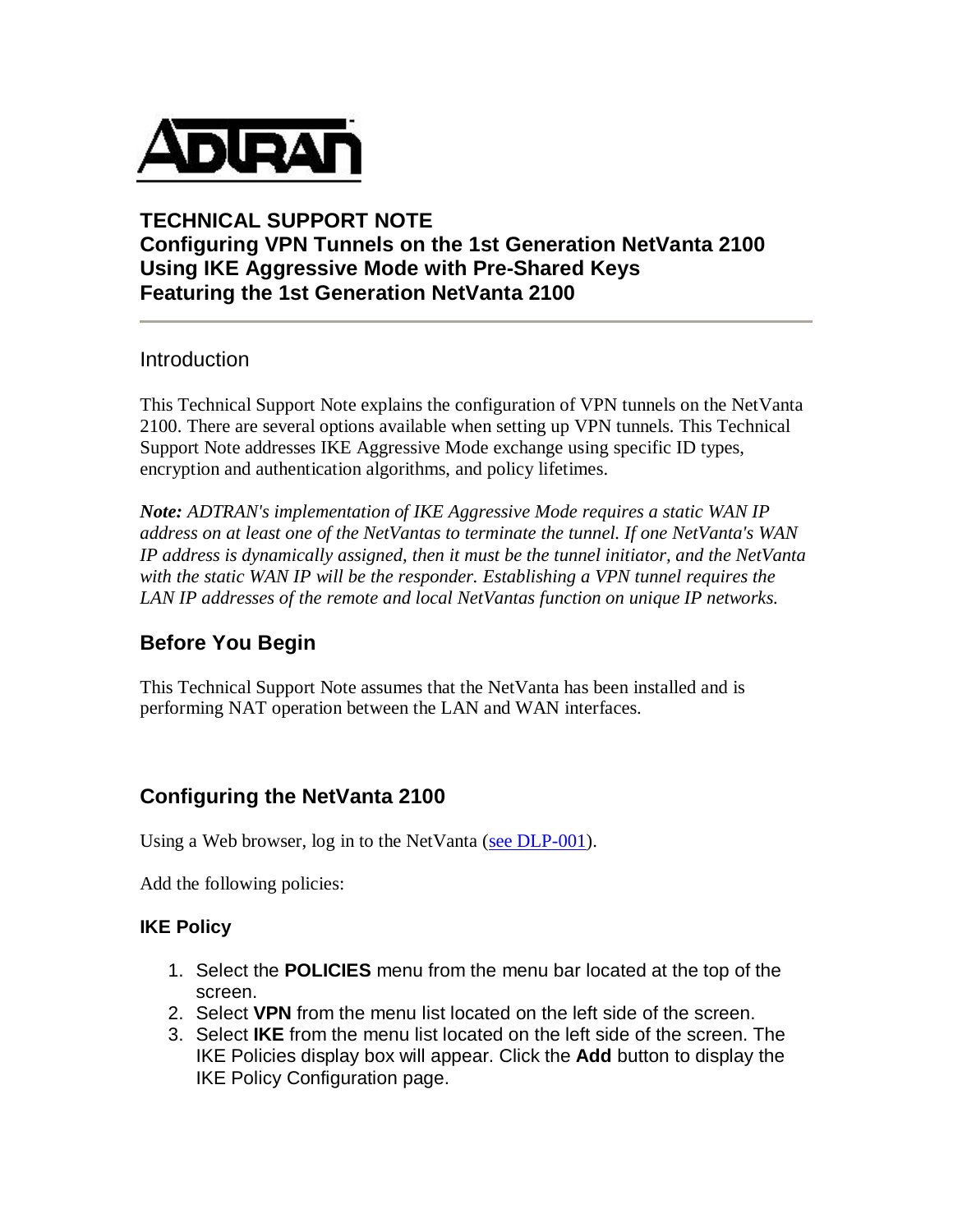- 4. Enter an alphanumeric string used to identify this policy in the **Policy Name** field. Spaces are not valid characters.
- 5. Using the **Direction** pull-down menu, select **INITIATOR ONLY** for the initiator side and **RESPONDER ONLY** for the responder side.
- 6. Using the **Exchange Mode** pull-down menu, select **AGGRESSIVEMODE**.
- 7. Using the **Local IdType** pull-down menu, select **FQDN** to use the Fully Qualified Domain Name of the local NetVanta.
- 8. Enter the identification data selected for the local NetVanta in the **Local ID Data**field using the following format: **user1.domain.com**
- 9. Using the **Remote IdType** pull-down menu, select **FQDN** to use the Fully Qualified Domain Name of the remote users.
- 10.Enter the identification data selected for the remote users in the **Remote ID Data** fields using the following format: **user2.domain.com**
- 11.In the **Local IP Address** field of the responder NetVanta enter the local NetVanta's assigned WAN IP address. If initiator, enter **0.0.0.0**.
- 12.In the **Remote IP Address** field of the initiator NetVanta enter the remote NetVanta's assigned WAN IP address. If responder, enter **0.0.0.0**.
- 13.Using the **Encrypt Algo** pull-down menu, select **3DES** to invoke Triple-Des Encryption.
- 14.Using the **Auth Algo** pull-down menu, select **MD5** to invoke the Message Digest 5 authentication algorithm.
- 15.Using the **Auth Mode** pull-down menu, select **Pre-Shared Key**.
- 16.Enter a 12 to 49 character alphanumeric key in the **If Auth Mode is Pre-Shared Key enter the key** field (spaces must not be used). This key must be the same for both the local and remote NetVanta units.
- 17.Enter **86400** in the **Life time of key** field (24 hours).

*Note: The values entered in the Lifetime of Key field are ADTRAN suggested values only. These values may be changed per application. When determining the appropriate value, ADTRAN recommends using a 3:1 ratio between the IKE and IPSec key lifetime values. This ratio provides for a secure network with minimal key negotiation overhead.*

- 18.Using the **DH Group** pull-down menu, select **Group 1** to invoke Diffie-Hellman Group 1.
- 19.Click the **Submit** button to register the policy.

## **IPSec Policy**

- 1. Select the **POLICIES** menu from the menu bar located at the top of the screen.
- 2. Select **VPN** from the menu list located on the left side of the screen.
- 3. Select **Tunnels** from the menu list located on the left side of the screen to display the IPSec Policies Page.
- 4. Click the **Auto** button located on the bottom left corner of the IPSec Policies display box. The Auto Edit page is displayed.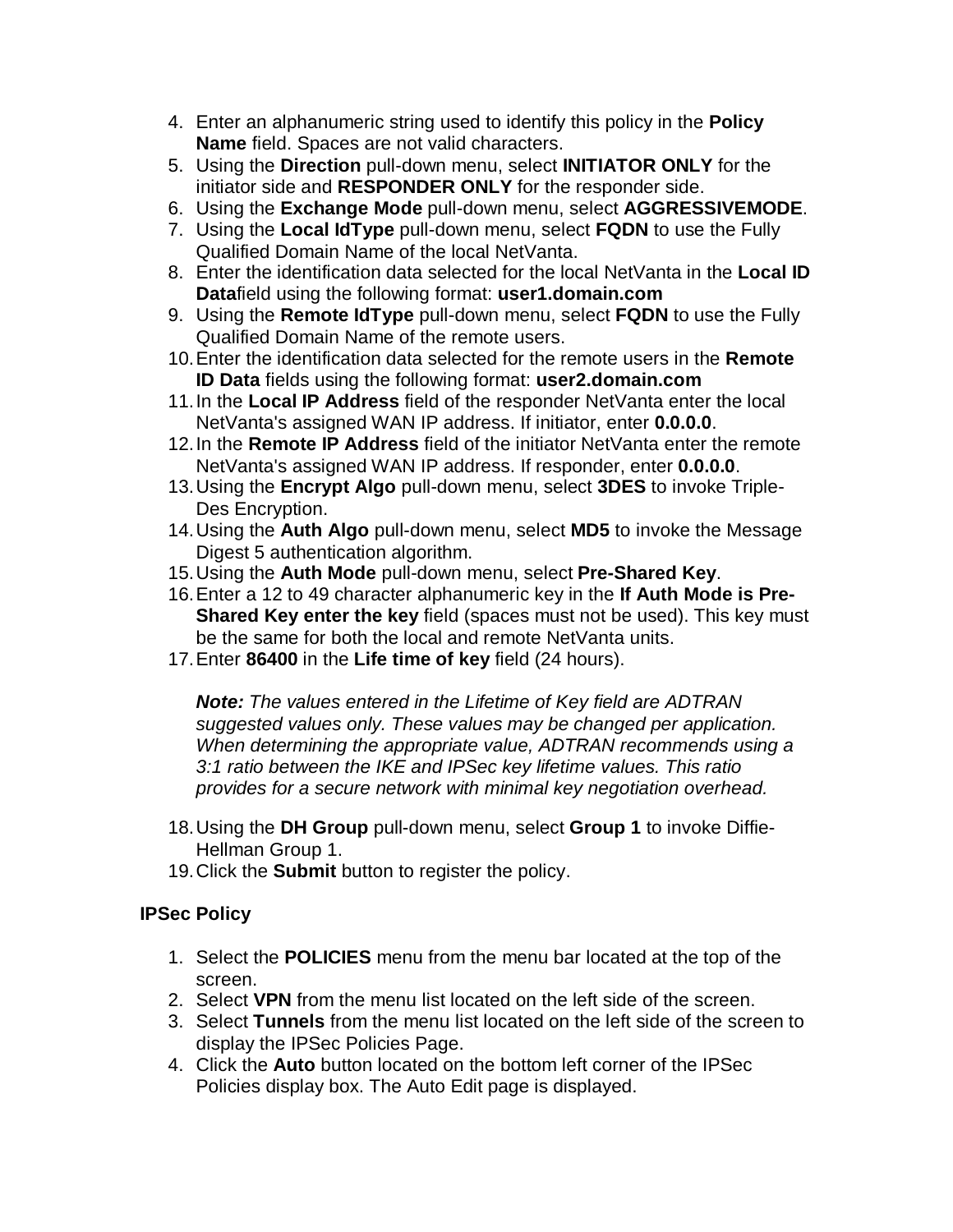- 5. Enter an alphanumeric string used to identify this policy in the **Policy Name** field. Spaces are not a valid character.
- 6. Using the **Status** pull-down menu, select **Enable** to configure this as an active policy.
- 7. Using the **Source Address** pull-down menu, select **Other**.
- 8. Enter the local NetVanta's assigned LAN IP Network address in the **Source Address** field. Enter 24 in the **Mask Bits** field or the appropriate mask bits.
- 9. Enter the remote NetVanta's assigned LAN IP Network address in the **Dest IP Address** field. Enter 24 in the **Mask Bits** field or the appropriate mask bits.
- 10.Using the **Source Port** pull-down menu, select **Any**.
- 11.Using the **Destination Port** pull-down menu, select **Any**.
- 12.Using the **Protocol** pull-down menu, select **All**.
- 13.Enter the remote NetVanta's assigned WAN IP address in the **Peer Security Gateway** field in the initiator NetVanta. If responder, enter **0.0.0.0**.
- 14.Using the **Perfect Forward Secrecy** pull-down menu, select **No**.
- 15.Using the **Security Protocol** pull-down menu, select **ESP with AUTH**.
- 16.Using the **AUTH Algorithm** pull-down menu, select **MD5**.
- 17.Using the **ESP Algorithm** pull-down menu, select **3DES**.
- 18.Enter **28800** in the **Life Time Secs** field (8 hours).

*Note: The values entered in the Lifetime of Key field are ADTRAN suggested values only. These values may be changed per application. When determining the appropriate value, ADTRAN recommends using a 3:1 ratio between the IKE and IPSec key lifetime values. This ratio provides for a secure network with minimal key negotiation overhead.*

- 19.Using the remaining two **Security Protocol** pull-down menus, select Last Transform.
- 20.Click the **Add** button to register this policy.

## **To LAN Access Policy Configuration (Inbound Traffic)**

- 1. Select the **POLICIES** menu from the menu bar located at the top of the screen.
- 2. Select **Access Policies: To LAN** from the menu list located on the left side of the screen.
- 3. Using the pull-down menu next to **Add**, select **Beginning**, and then click the **Submit** button to the right of the **Rule ID** field. The Internet Access Policy Configuration page will be displayed.
- 4. Using the **Source IP** pull-down menu, select **Other** to configure the NetVanta to forward all packets received from the specified network to the LAN network.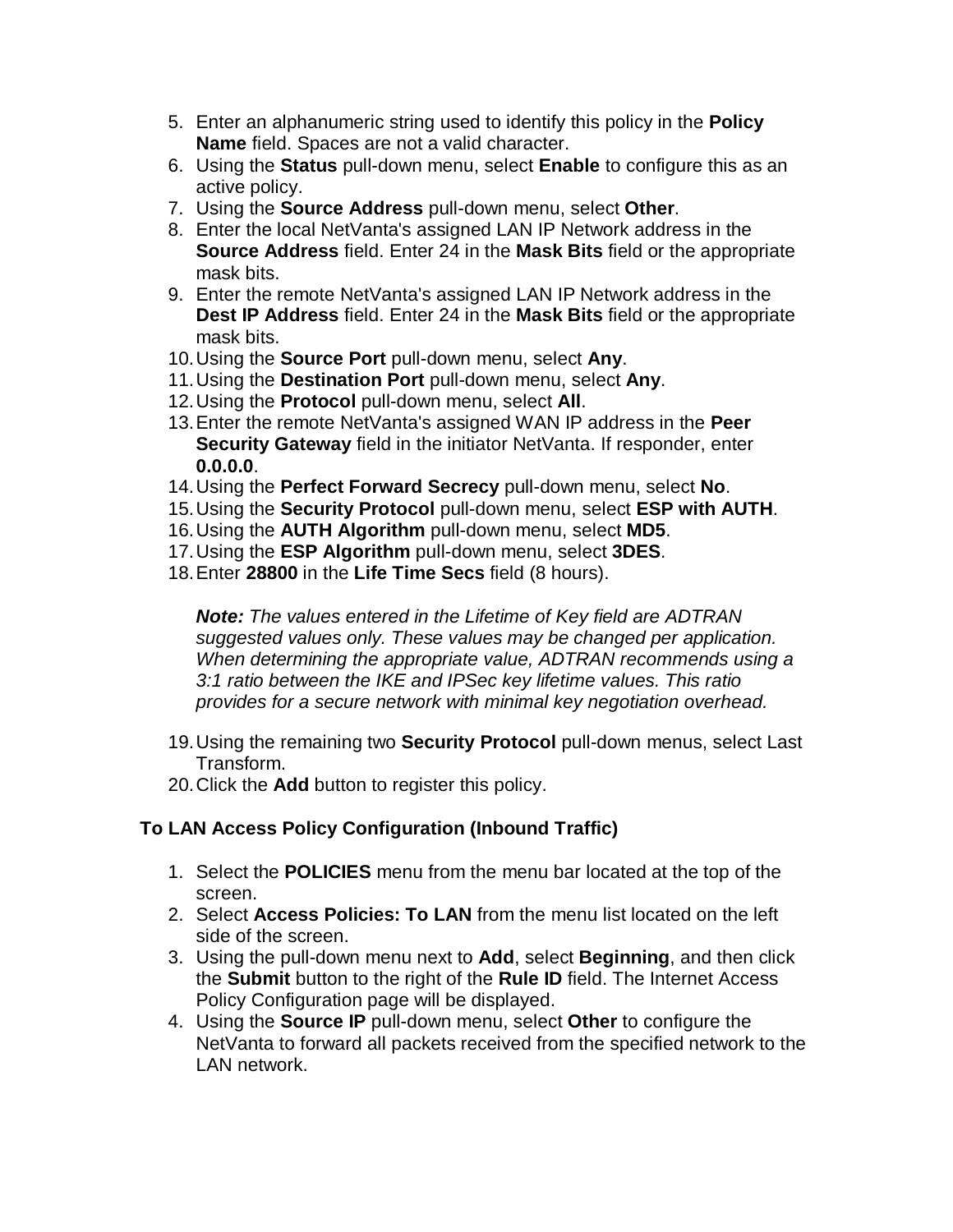- 5. Enter the remote NetVanta's assigned LAN IP Network address in the **IP if Source IP is OTHER** field. Enter 24 in the **Mask Bits** field or the appropriate mask bits.
- 6. Using the **Destination IP** pull-down menu, select **OTHER**.
- 7. In the **IP if Dest IP is OTHER** field enter the local NetVanta's assigned LAN IP Network address. Enter 24 in the **Mask Bits** field or the appropriate mask bits.
- 8. Using the **Destination Port** pull-down menu, select ANY to forward all TCP/UDP ports or select the specific port to forward to the server. If the TCP/UDP port you want is not listed, select **Other** and enter the port (or port range) in the **Port Range if Port is OTHER** boxes.
- 9. Using the **Protocol Type** pull-down menu, select **ALL** to forward all data protocols or select the specific protocol to forward to the server. If the protocol you want is not listed, select **Other** and enter the protocol value (using decimal notation) in the **If Protocol is Other enter Protocol** value box.
- 10.Using the Action Type pull-down menu, select PERMIT.
- 11.Set **Enable Log** to **No**.
- 12.Set **Enable NAT** to **No**.
- 13.Leave the Dynamic Interface field blank.
- 14.Select the **Security** checkbox located at the bottom of the page. This configures the NetVanta to perform a data check when the policy is submitted. The security check ensures that all inbound data covered by this access policy has an associated VPN policy as well.
- 15.Click the **Submit** button to register this policy.

## **From LAN Access Policy Configuration (Outbound Traffic)**

- 1. Select the **POLICIES** menu from the menu bar located at the top of the screen.
- 2. Select **Access Policies: From LAN** from the menu list located on the left side of the screen.
- 3. Using the pull-down menu next to **Add**, select **Beginning**, and then click the **Submit** button to the right of the **Rule ID** field. The Internet Access Policy Configuration page will be displayed.
- 4. Using the **Source IP** pull-down menu, select **Other** to configure the NetVanta to forward all packets from the specified LAN across the Internet.
- 5. Enter the local NetVanta's assigned LAN IP Network address in the **IP if Source IP is OTHER** field. Enter 24 in the **Mask Bits** field or the appropriate mask bits.
- 6. Using the **Destination IP** pull-down menu, select **OTHER**.
- 7. In the **IP if Dest IP is OTHER** field enter the remote NetVanta's assigned LAN IP Network address. Enter 24 in the **Mask Bits** field or the appropriate mask bits.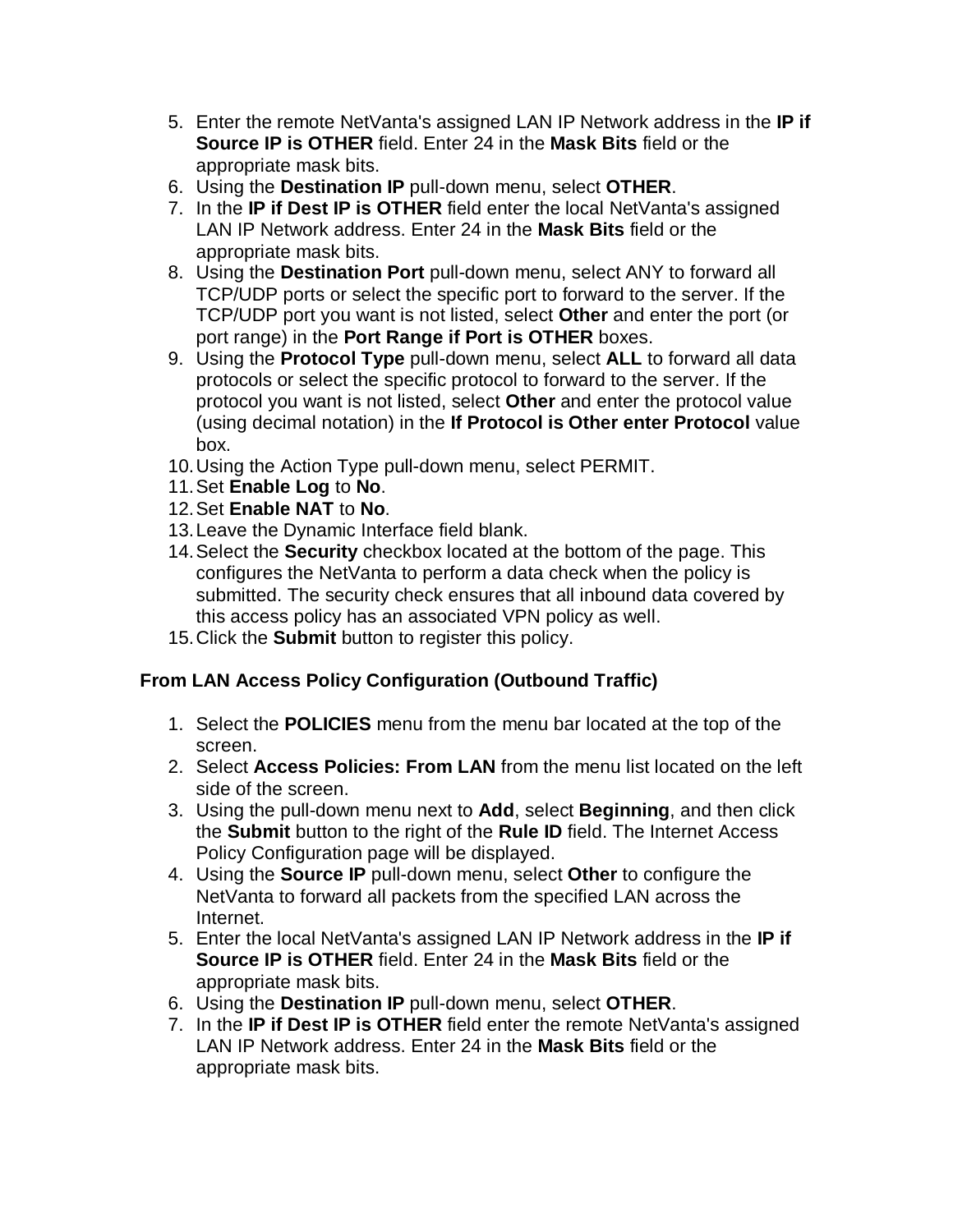- 8. Using the **Destination Port** pull-down menu, select **ANY** to forward all TCP/UDP ports or select the specific port to forward to the server. If the TCP/UDP port you want is not listed, select **Other** and enter the port (or port range) in the **Port Range if Port is OTHER** boxes.
- 9. Using the **Protocol Type** pull-down menu, select **ALL** to forward all data protocols or select the specific protocol to forward to the server. If the protocol you want is not listed, select **Other** and enter the protocol value (using decimal notation) in the **If Protocol is Other enter Protocol** value box.
- 10.Using the **Action Type** pull-down menu, select **PERMIT**.
- 11.Set **Enable Log** to **No**.
- 12.Set **Enable NAT** to **No**.
- 13.Leave the **Dynamic Interface** field blank.
- 14.Select the **Security** checkbox located at the bottom of the page. This configures the NetVanta to perform a data check when the policy is submitted. The security check ensures that all outbound data covered by this access policy has an associated VPN policy as well.
- 15.Click the **Submit** button to register this policy.

# **Saving the Configuration**

- 1. Select the **ADMIN** menu from the menu bar located at the top of the screen.
- 2. Select **Save Settings** from the menu list located on the left side of the screen.
- 3. Click the **Yes** button to confirm the save command.

If you experience any problems using your ADTRAN product, please contact ADTRAN Technical Support.

## DISCLAIMER

ADTRAN provides the foregoing application description solely for the reader's consideration and study, and without any representation or suggestion that the foregoing application is or may be free from claims of third parties for infringement of intellectual property rights, including but not limited to, direct and contributory infringement as well as for active inducement to infringe. In addition, the reader's attention is drawn to the following disclaimer with regard to the reader's use of the foregoing material in products and/or systems. That is:

ADTRAN SPECIFICALLY DISCLAIMS ALL WARRANTIES, EXPRESSED OR IMPLIED, INCLUDING BUT NOT LIMITED TO, MERCHANTABILITY AND